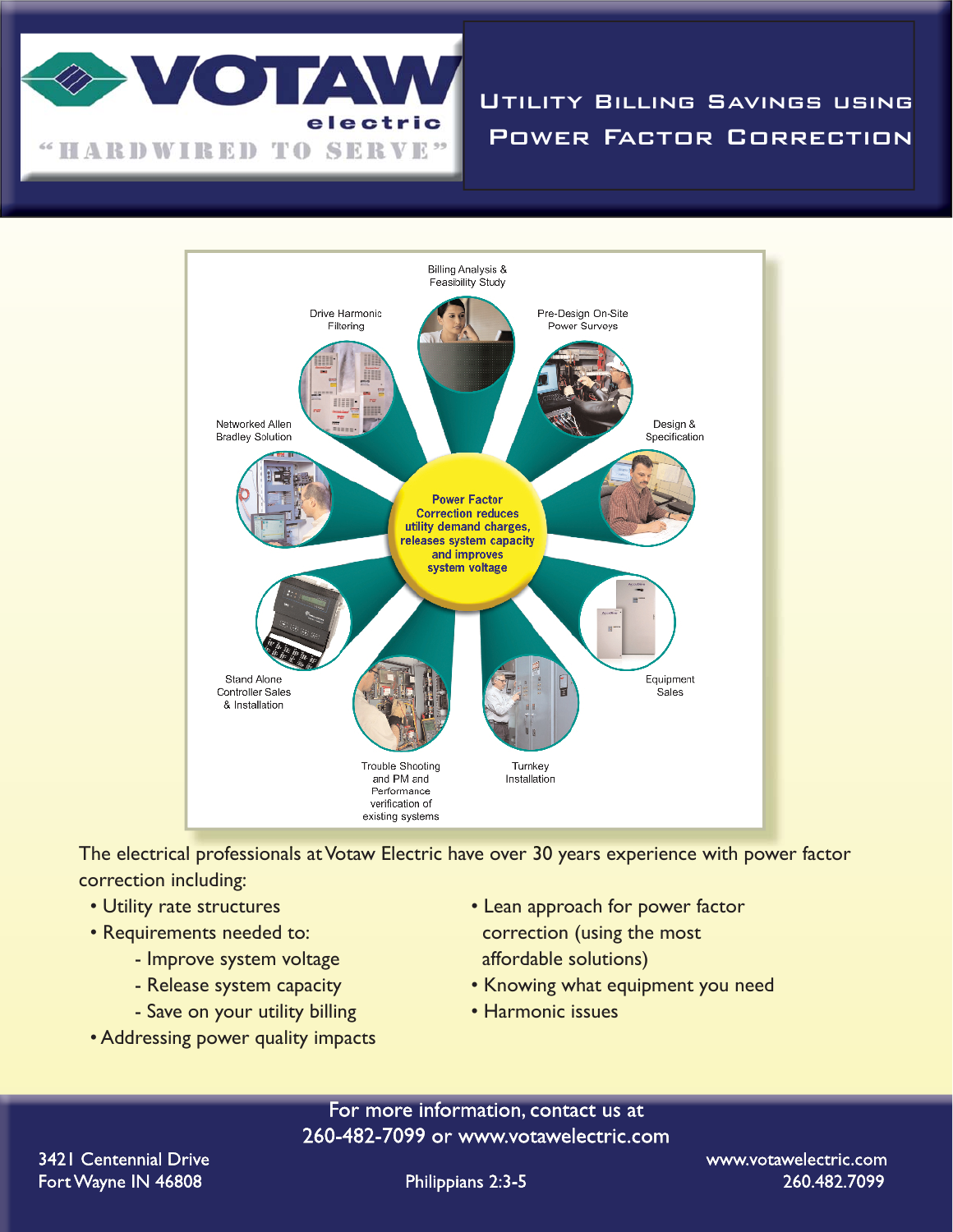# **What is Power Factor?**

"Power Factor" is one measure of electrical system efficiency. It represents the ratio of productive power (kW) to apparent power (kVA) or, total power drawn from utility sources.

#### **Three Types of Power Present in Commercial and Industrial Systems:**

• kW (Kilowatts) - Real power required to perform productive electrical system functions (run motors, lighting, etc).

- kVAR (Kilovolt amperes reactive) Reactive power required by inductive loads (motors, transformers, lighting ballasts, etc) for magnetizing purposes only.
- kVA (Kilovolt amperes) Apparent power comprised of productive and non-productive (Reactive) components. This is the utility billing parameter affected by power factor.



## What is Power Factor Correction?

Reduction of reactive power requirements (kVAR) made on utility power sources. This is accomplished by the appropriate sizing, placement, and control of power capacitors. These capacitors provide necessary reactive power by storing electrical energy and discharging this reactive power into the system at the same time that inductive loads are needing reactive power for magnetization.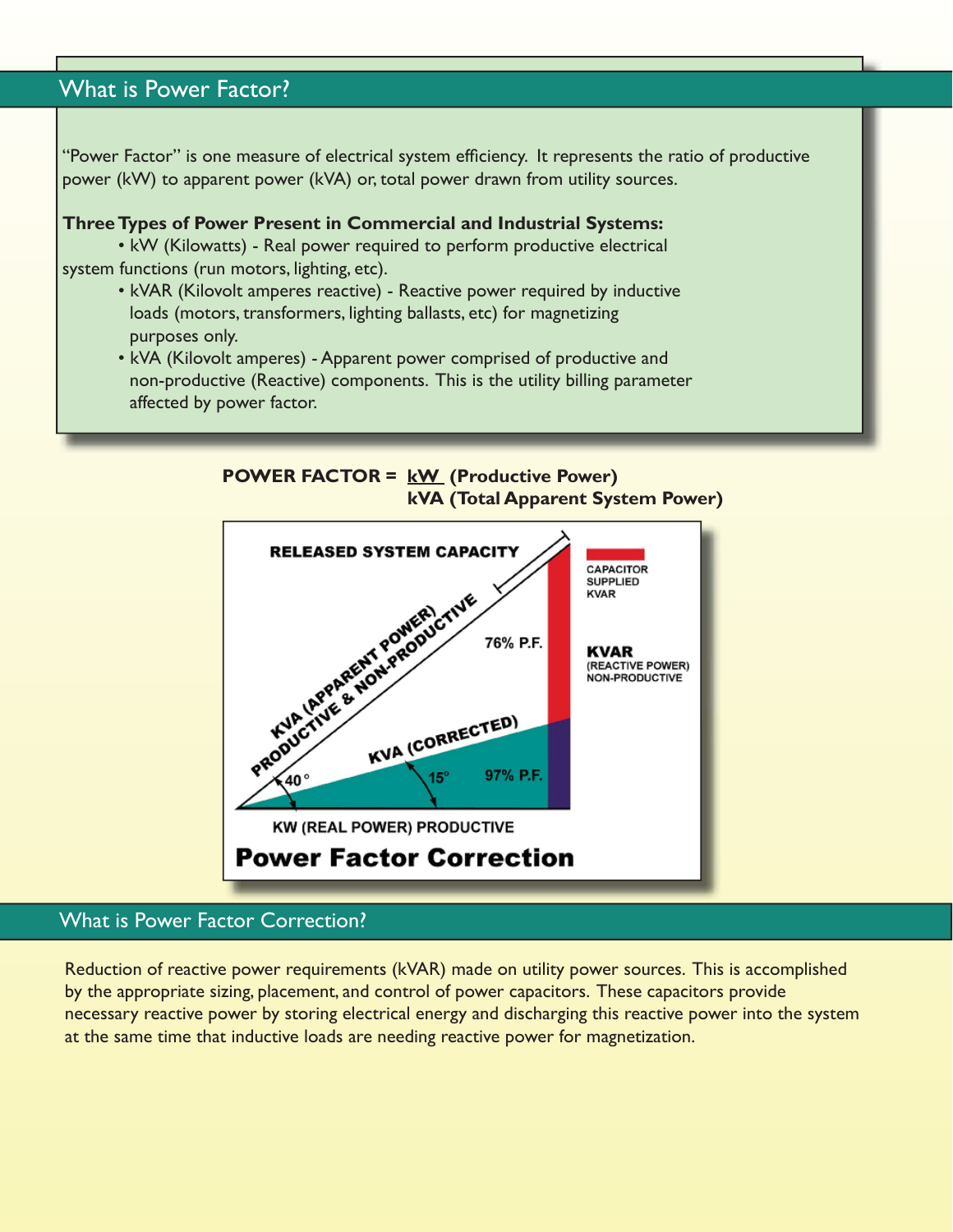# **Benefits of Power Factor Correction**

### **Electrical Utility Bill Savings**

Billing structures for large power users typically penalize for poor power factor (proportionally high reactive power requirements). Power factor correction minimizes these reactive requirements resulting in high power factor and reduced utility charges. Depending on the specific utility rate tarriff, the savings realized are usually quite significant, yielding attractive system payback.

### **Releases System Capacity**

Reactive current burdens plant electrical equipment (i.e. cables, busways, transformers, switchgears, etc). Properly placed capacitors supply this reactive power, allowing electrical systems to support productive power requirements of additional machinery.

#### Example:

 A 480V system supporting a 750 kW productive load with a power factor of 78% will require a total system capacity of 961 kVA. The same productive load at 98% power factor will only require 765 kVA. If this plant is supplied by a 1000 kVA transformer and has a 1200 amp rated service entrance, it will not be able to support any additional load if the system is operated at 78% power factor. If the power factor is corrected to 98%, the system can supply additional equipment loads of approximately 200 kVA and switchgear and supply transformers will not require expensive upgrades.

## **Improves System Voltage**

The available voltage at any given point is a function of the total current and the impedance of the current path. The current (productive and reactive) times the impedance will equal the voltage drop across the system (i.e. cables, bus ways, transformers, switchgear) from the system source to the utilization point. Capacitors reduce the reactive current component, thereby reducing voltage drop.